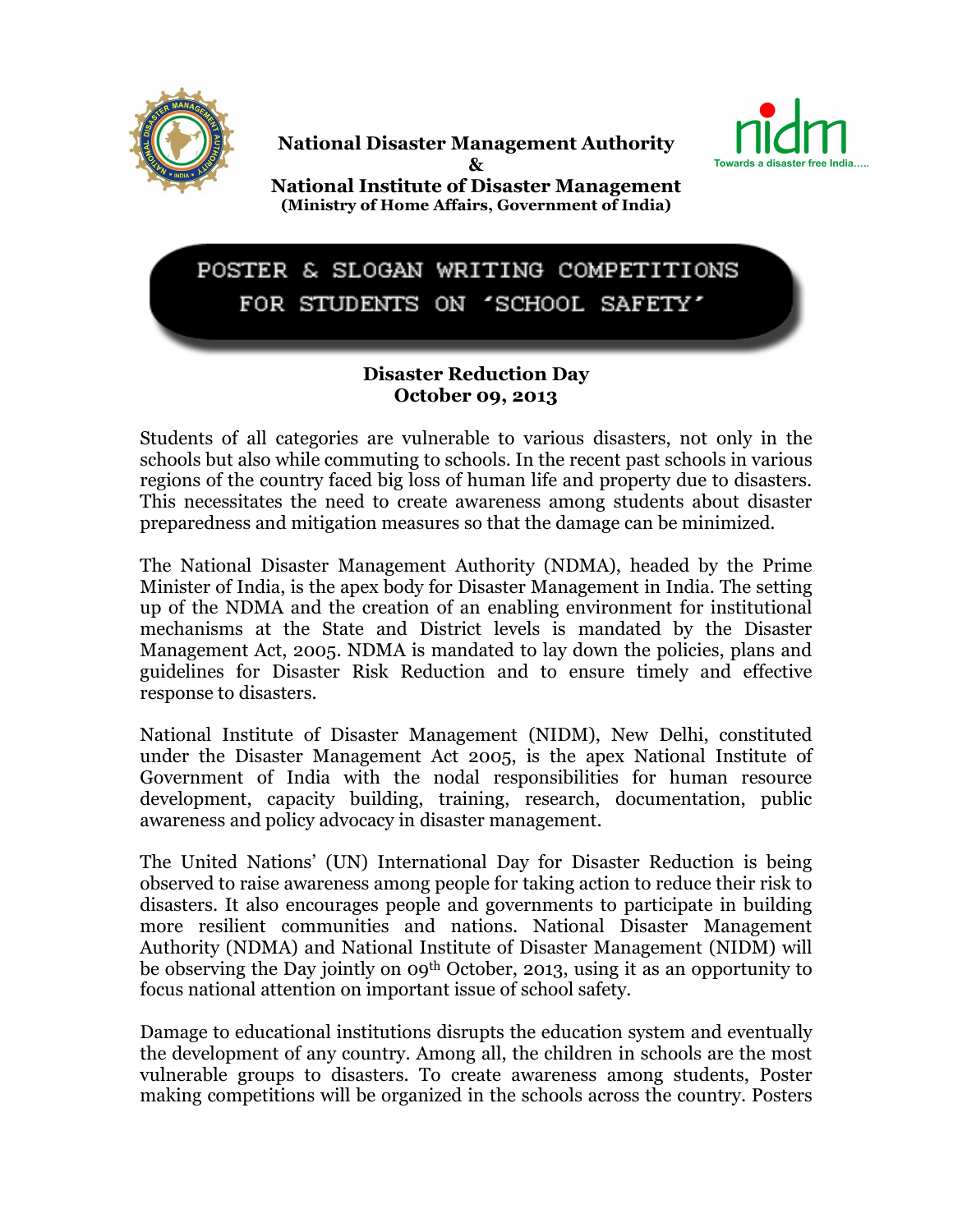and Slogan (English or Hindi) on "School Safety" with an objective to create awareness among students, teachers and other stakeholders about school safety are invited under Two categories:

(i) Class VI to X (ii) Class XI to XII

The size of the posters will be 15" x 20". The posters will be made on white paper with water or crayon colours. Posters and Slogans can be developed on themes related to structural and non-structural measures, school-based safety plans, search and rescue, first aid, safety and evacuation routes, transportation etc.

The Poster and Slogan (English or Hindi) making activities will be conducted at the respective schools and top three selected entries of each of the competitions may be communicated to NIDM under the signature of the Head of the Institution by 15<sup>th</sup> September, 2013. Out of the received entries, **First prize of** Rs. 10,000, Second prize of Rs. 7,000, Third of Rs. 5,000 and three consolation prizes of Rs. 1,000 each will be awarded to the winners of Poster making category. First prize of Rs. 7,000, Second prize of Rs. 5,000, Third of Rs. 3,000 and three consolation prizes of Rs. 1,000 each will be awarded to the winners of Slogan (English or Hindi) category.

Schools may send top 3 selected plans to NIDM for consideration by the award committee before due date, duly signed by Principal/ Head of the school along with giving full address/ name of the contact person, phone number, e-mail etc.

School Safety Posters and Slogans (English or Hindi) should be sent to the address given below by  $15<sup>th</sup>$  September, 2013.

> Dr. K.J. Anandha Kumar Programme Coordinator National Institute of Disaster Management IIPA Campus, IP Estate, Ring Road New Delhi-110002 E-mail: kjanand@gmail.com Phone: 011-23702432/23705583; Fax: 23702446 website: www.nidm.gov.in